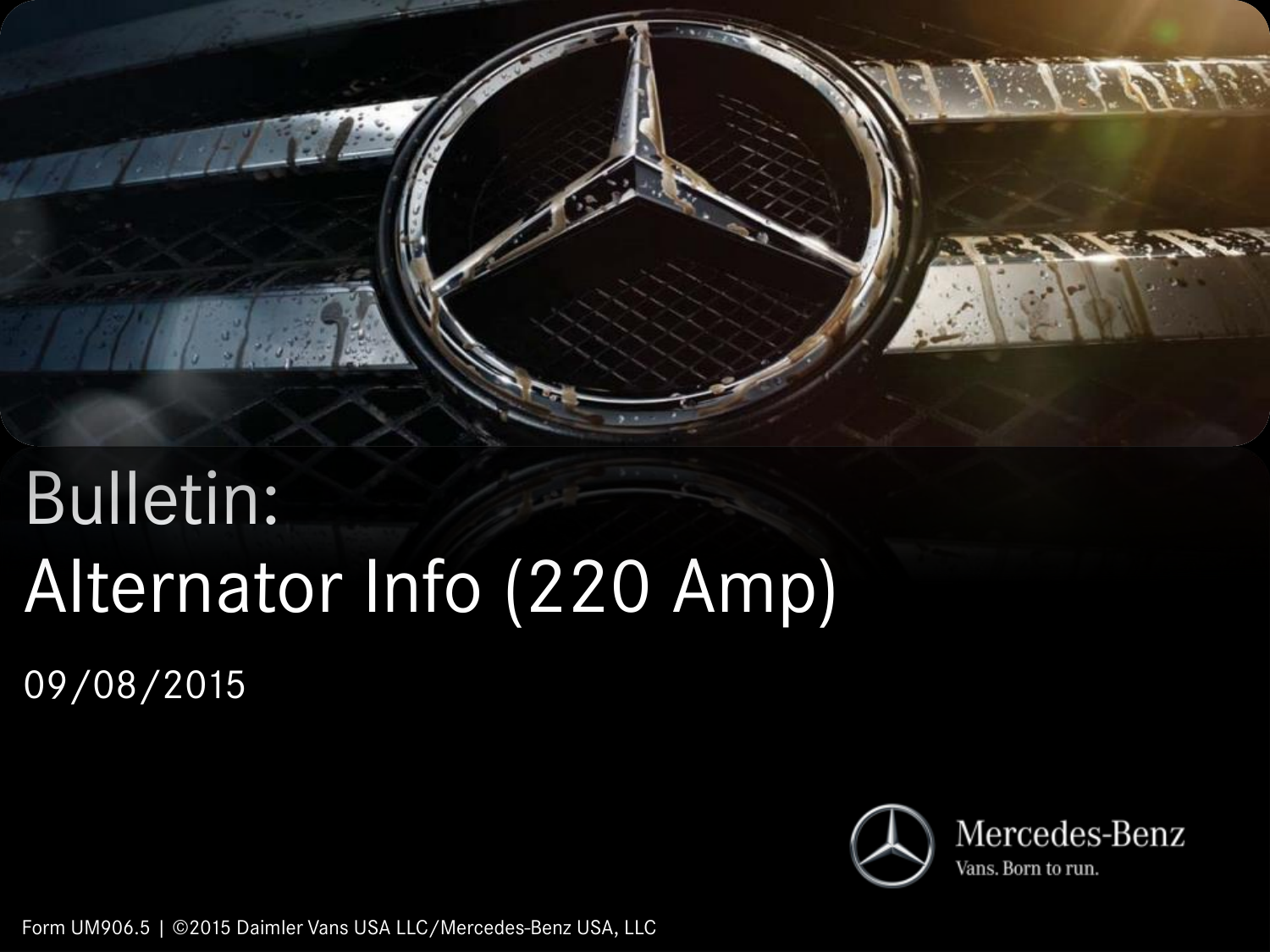## **NOTICE:**

The specifications, descriptions, information, and recommendations contained in this bulletin are believed to be accurate as of September 8, 2015.

Upfitter Management Vans reserves the right to modify or append this document without prior notification.

This bulletin is not intended as a work instruction, but as a guideline for upfitters to provide technical information necessary to retrofit or modify Mercedes-Benz Sprinters & Freightliner Sprinters (906).

Prior to making any modification to or installing any equipment in or on a Mercedes-Benz Sprinter & Freightliner Sprinter, please consult with Upfitter Management Vans for additional and updated information, and read the Body & Equipment Guidelines for Sprinter Model Series 906.

## Upfitter Management Vans Contacts:

For information or upfitter inquiries please submit a request via our website: [www.upfitterportal.com](http://www.upfitterportalcom/)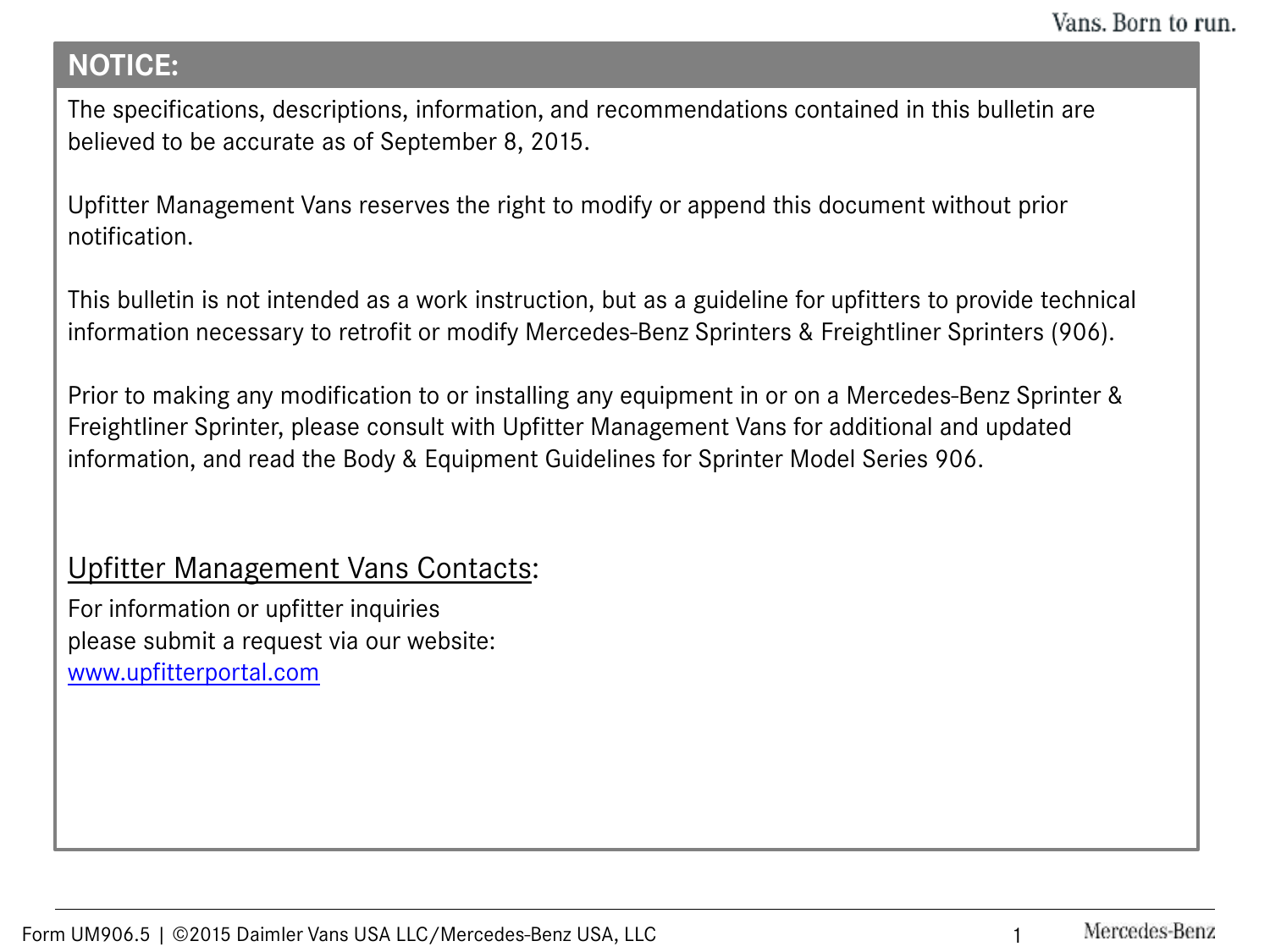#### **Note:**

A new generation of regulators are used in the Sprinter. The alternator regulator is equipped with a LIN (Local Interface Network) interface.

The characteristics of the LIN alternators are fixed in the engine control unit – for this reason aftermarket **alternators can not be retrofitted.**

The only available alternator for the Sprinter starting model year 2010 is 220 Amp alternator (standard equipment).

No D+ (engine running positive signal) output is available at alternator with LIN Bus technology, only at the body builder connector EK1 (see Body and Equipment Guidelines) under driver seat.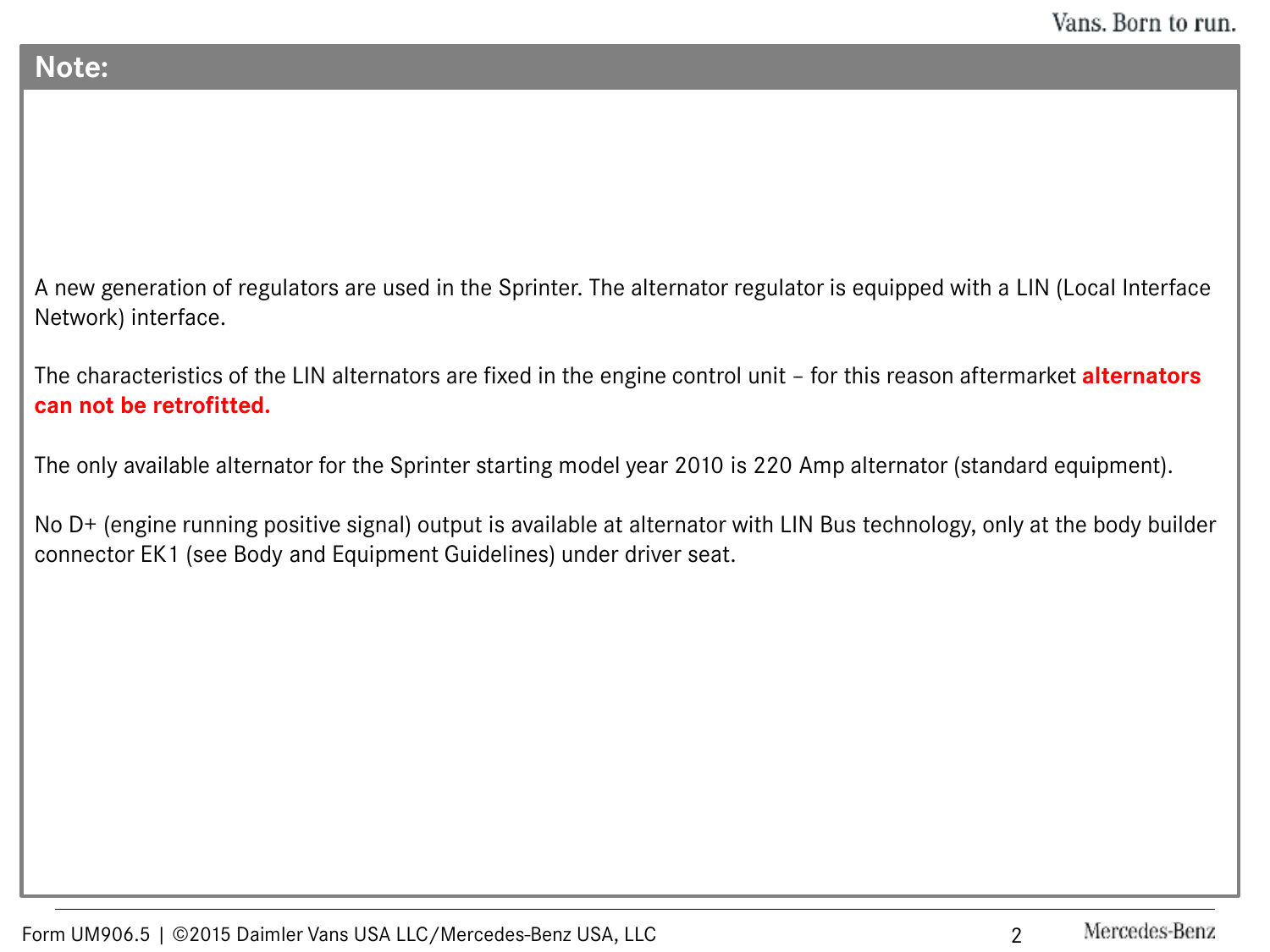#### Vans. Born to run.

# **220 amp (standard alternator)**

| <b>Engine RPM</b><br>(1/min) | <b>Current</b><br>Cold 73°F<br>(A) | <b>Current</b><br>Hot 176°F<br>(A) |
|------------------------------|------------------------------------|------------------------------------|
| 650                          | 137                                | 116                                |
| 700                          | 149                                | 125                                |
| 800                          | 162                                | 137                                |
| 900                          | 175                                | 148                                |
| 1000                         | 183                                | 154                                |
| 1200                         | 194                                | 165                                |
| 1400                         | 201                                | 169                                |
| 1500                         | 203                                | 171                                |
| 1600                         | 205                                | 173                                |
| 1800                         | 210                                | 177                                |
| 2000                         | 215                                | 180                                |
| 2500                         | 222                                | 188                                |
| 3000                         | 226                                | 193                                |
| 3500                         | 230                                | 198                                |
| 4000                         | 231                                | 199                                |
|                              |                                    |                                    |



\*Values are estimated and can differ slightly from manufacturer